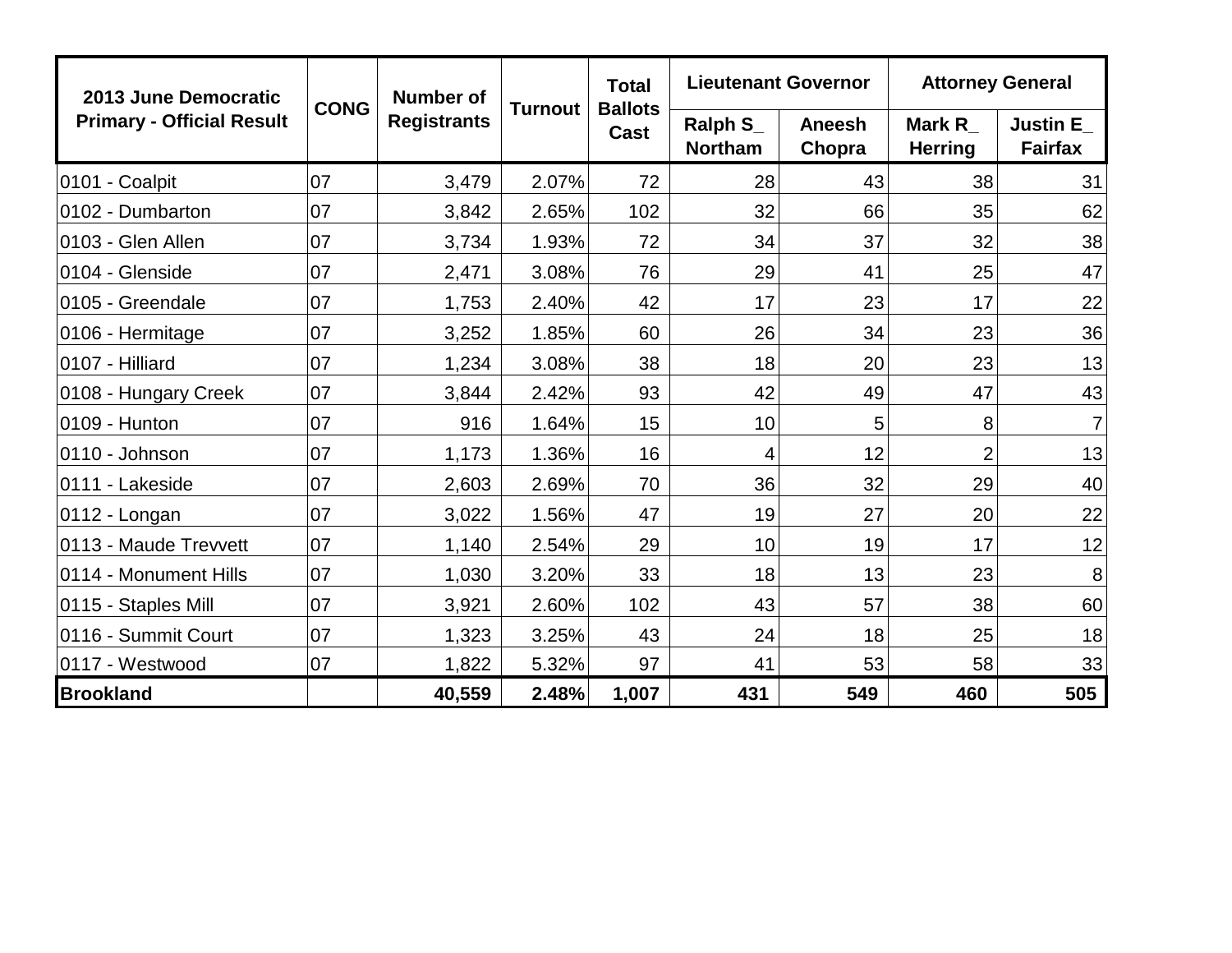| 2013 June Democratic             |             | <b>Number of</b>   |                | <b>Total</b>           | <b>Lieutenant Governor</b>      |                         | <b>Attorney General</b>         |                                   |  |
|----------------------------------|-------------|--------------------|----------------|------------------------|---------------------------------|-------------------------|---------------------------------|-----------------------------------|--|
| <b>Primary - Official Result</b> | <b>CONG</b> | <b>Registrants</b> | <b>Turnout</b> | <b>Ballots</b><br>Cast | Ralph $S_{-}$<br><b>Northam</b> | <b>Aneesh</b><br>Chopra | <b>Mark R</b><br><b>Herring</b> | <b>Justin E</b><br><b>Fairfax</b> |  |
| 0201 - Adams                     | 03          | 1,749              | 9.15%          | 160                    | 55                              | 101                     | 67                              | 88                                |  |
| 0202 - Azalea                    | 03          | 3,784              | 4.55%          | 172                    | 58                              | 106                     | 75                              | 95                                |  |
| 0203 - Belmont                   | 07          | 2,347              | 3.03%          | 71                     | 30                              | 38                      | 33                              | 36                                |  |
| 0204 - Brookland                 | 07          | 692                | 2.89%          | 20                     | 4                               | 13                      | 12                              | 8                                 |  |
| 0205 - Canterbury                | 07          | 792                | 16.04%         | 127                    | 85                              | 39                      | 92                              | 26                                |  |
| 0206 - Central Gardens           | 03          | 2,659              | 8.69%          | 231                    | 80                              | 145                     | 97                              | 129                               |  |
| 0207 - Chamberlayne              | 07          | 2,496              | 12.10%         | 302                    | 70                              | 223                     | 104                             | 194                               |  |
| 0208 - Fairfield                 | 03          | 2,518              | 5.00%          | 126                    | 47                              | 72                      | 59                              | 64                                |  |
| 0209 - Glen Lea                  | 03          | 1,635              | 5.81%          | 95                     | 35                              | 59                      | 37                              | 54                                |  |
| 0210 - Greenwood                 | 07          | 1,506              | 9.36%          | 141                    | 48                              | 90                      | 53                              | 86                                |  |
| 0211 - Highland Gardens          | 03          | 2,121              | 4.20%          | 89                     | 32                              | 55                      | 41                              | 47                                |  |
| 0212 - Hollybrook                | 07          | 791                | 6.70%          | 53                     | 26                              | 26                      | 24                              | 24                                |  |
| 0213 - Hungary                   | 07          | 1,593              | 8.41%          | 134                    | 56                              | 71                      | 56                              | 75                                |  |
| 0214 - Longdale                  | 07          | 1,533              | 2.35%          | 36                     | 14                              | 21                      | 20                              | 16                                |  |
| 0215 - Maplewood                 | 03          | 2,571              | 8.28%          | 213                    | 88                              | 121                     | 91                              | 119                               |  |
| 0216 - Moody                     | 07          | 1,073              | 3.36%          | 36                     | 19                              | 17                      | 19                              | 15                                |  |
| 0217 - Mountain                  | 07          | 583                | 3.09%          | 18                     | 6                               | 11                      | 7                               | 10                                |  |
| 0218 - Oakview                   | 07          | 199                | 3.52%          | $\overline{7}$         | $\overline{2}$                  | 5                       | 4                               | $\overline{2}$                    |  |
| 0219 - Randolph                  | 07          | 329                | 10.94%         | 36                     | 10                              | 26                      | 13                              | 23                                |  |
| 0220 - Ratcliffe                 | 03          | 3,515              | 6.51%          | 229                    | 92                              | 130                     | 96                              | 125                               |  |
| 0221 - Stratford Hall            | 07          | 401                | 1.25%          | 5                      | 1                               | 4                       | 2                               | $\mathbf{3}$                      |  |
| 0222 - Wilder                    | 03          | 1,894              | 11.30%         | 214                    | 71                              | 138                     | 94                              | 116                               |  |
| 0223 - Yellow Tavern             | 07          | 3,360              | 3.13%          | 105                    | 43                              | 60                      | 46                              | 56                                |  |
| Fairfield                        |             | 40,141             | 6.53%          | 2,620                  | 972                             | 1,571                   | 1,142                           | 1,411                             |  |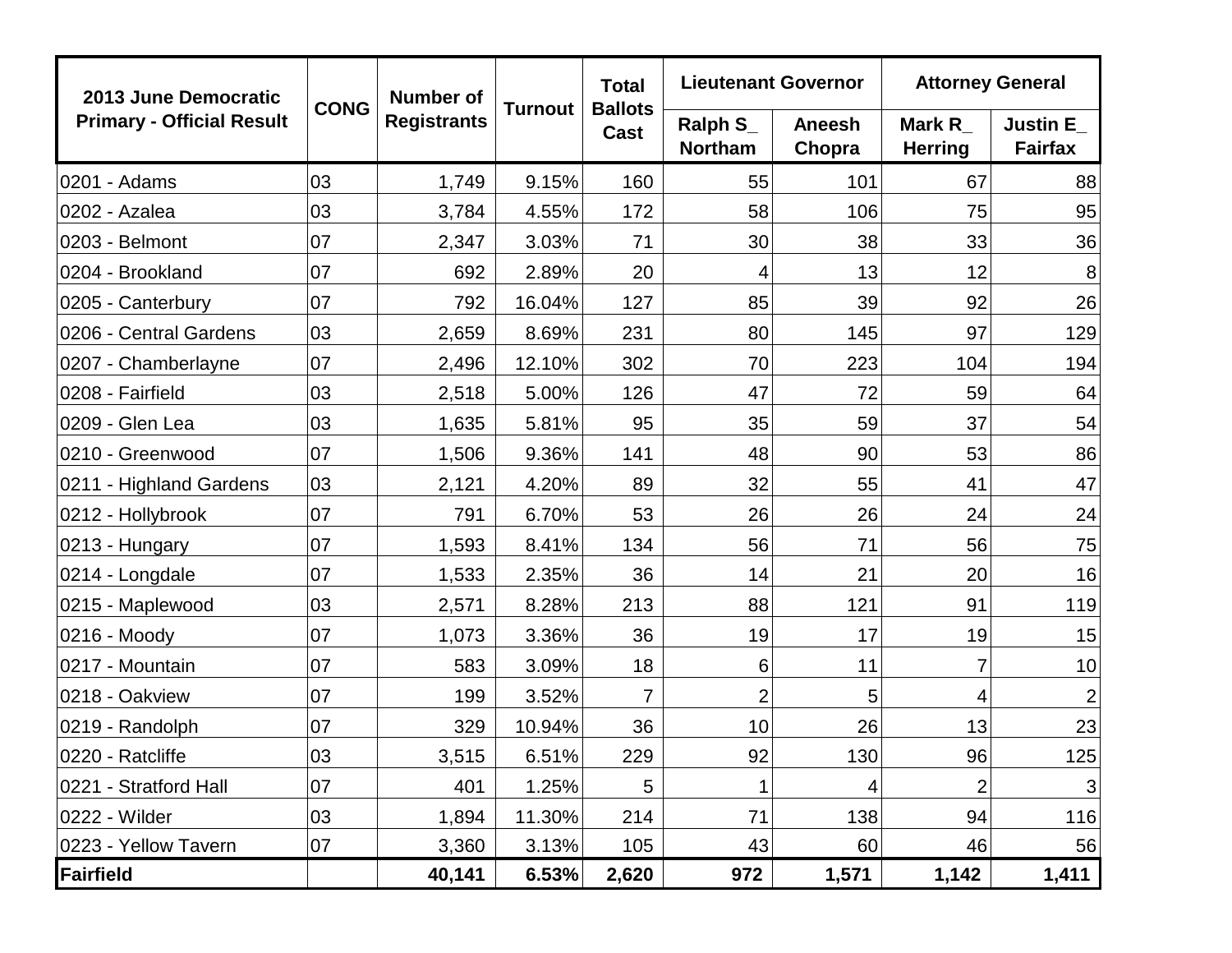| 2013 June Democratic             |             | Number of<br><b>Registrants</b> |         | <b>Total</b><br><b>Ballots</b><br>Cast | <b>Lieutenant Governor</b>      |                  | <b>Attorney General</b>        |                                   |  |
|----------------------------------|-------------|---------------------------------|---------|----------------------------------------|---------------------------------|------------------|--------------------------------|-----------------------------------|--|
| <b>Primary - Official Result</b> | <b>CONG</b> |                                 | Turnout |                                        | Ralph $S_{-}$<br><b>Northam</b> | Aneesh<br>Chopra | Mark $R_{-}$<br><b>Herring</b> | <b>Justin E</b><br><b>Fairfax</b> |  |
| 0301 - Causeway                  | 07          | 1,897                           | 2.37%   | 45                                     | 18                              | 27               | 27                             | 18                                |  |
| 0302 - Cedarfield                | 07          | 2,570                           | 4.28%   | 110                                    | 53                              | 55               | 76                             | 29                                |  |
| 0303 - Innsbrook                 | 07          | 2,496                           | 2.28%   | 57                                     | 22                              | 35               | 34                             | 20                                |  |
| 0304 - Jackson Davis             | 07          | 1,586                           | 2.77%   | 44                                     | 25                              | 19               | 20                             | 22                                |  |
| 0305 - Nuckols Farm              | 07          | 3,123                           | 2.69%   | 84                                     | 29                              | 54               | 56                             | 20                                |  |
| 0306 - Pocahontas                | 07          | 2,587                           | 1.78%   | 46                                     | 18                              | 27               | 27                             | 16                                |  |
| 0307 - Ridge                     | 07          | 1,632                           | 1.84%   | 30                                     | 16                              | 13               | 18                             | 11                                |  |
| 0308 - Rivers Edge               | 07          | 2,549                           | 2.47%   | 63                                     | 21                              | 42               | 41                             | 21                                |  |
| 0309 - Sadler                    | 07          | 2,512                           | 1.79%   | 45                                     | 8                               | 37               | 20                             | 22                                |  |
| 0310 - Shady Grove               | 07          | 3,187                           | 1.79%   | 57                                     | 23                              | 31               | 23                             | 32                                |  |
| 0311 - Short Pump                | 07          | 3,269                           | 1.32%   | 43                                     | 14                              | 29               | 17                             | 23                                |  |
| 0312 - Springfield               | 07          | 2,041                           | 1.62%   | 33                                     | 11                              | 21               | 17                             | 16                                |  |
| 0313 - Stoney Run                | 07          | 4,025                           | 2.16%   | 87                                     | 32                              | 54               | 48                             | 34                                |  |
| 0314 - Three Chopt               | 07          | 2,922                           | 2.43%   | 71                                     | 30                              | 38               | 43                             | 23                                |  |
| 0315 - Tucker                    | 07          | 3,797                           | 1.58%   | 60                                     | 21                              | 39               | 24                             | 35                                |  |
| <b>Three Chopt</b>               |             | 40,193                          | 2.18%   | 875                                    | 341                             | 521              | 491                            | 342                               |  |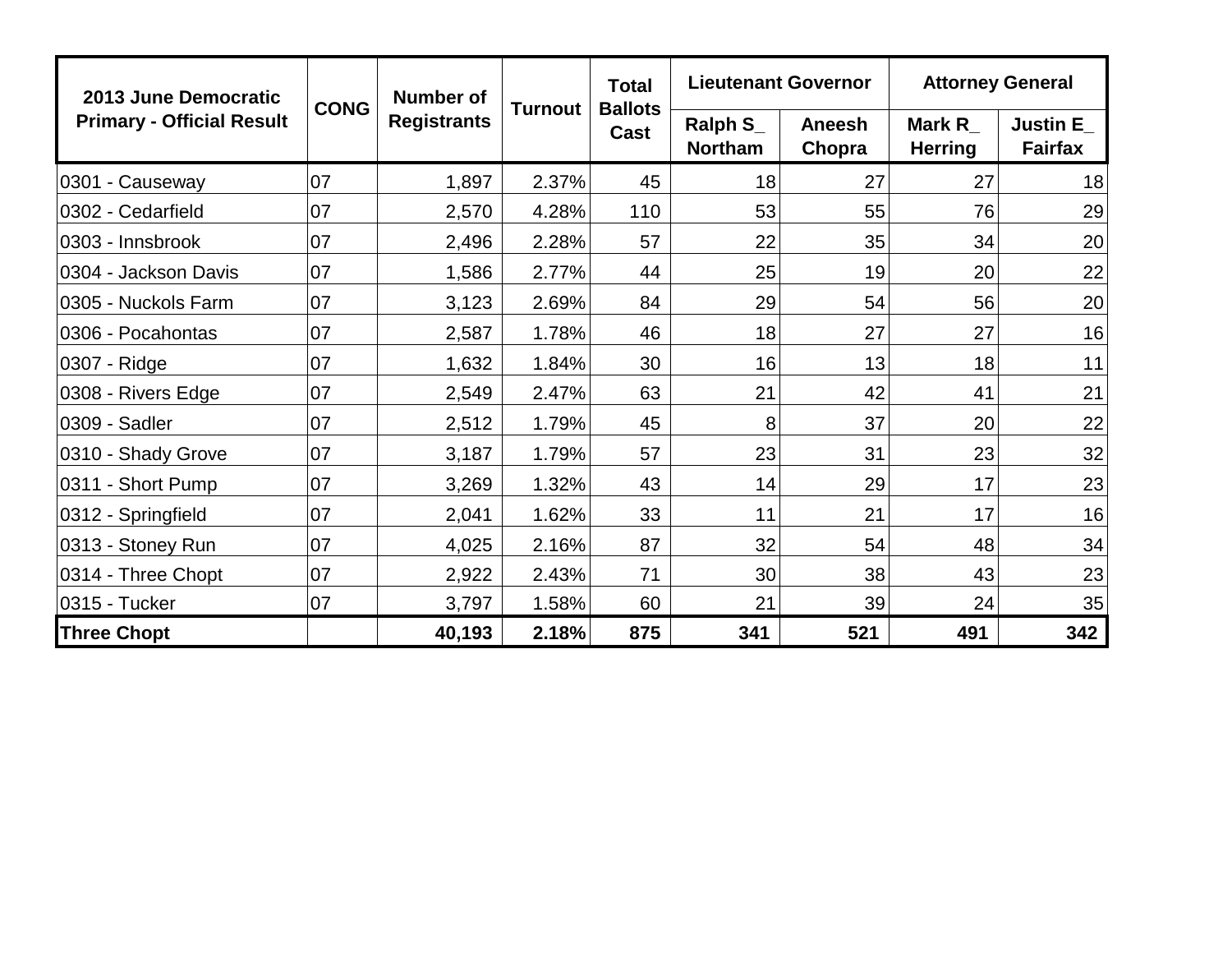| 2013 June Democratic             |             | <b>Number of</b>   |                | <b>Total</b>           | <b>Lieutenant Governor</b> |                         | <b>Attorney General</b>         |                                   |  |
|----------------------------------|-------------|--------------------|----------------|------------------------|----------------------------|-------------------------|---------------------------------|-----------------------------------|--|
| <b>Primary - Official Result</b> | <b>CONG</b> | <b>Registrants</b> | <b>Turnout</b> | <b>Ballots</b><br>Cast | Ralph S_<br><b>Northam</b> | <b>Aneesh</b><br>Chopra | <b>Mark R</b><br><b>Herring</b> | <b>Justin E</b><br><b>Fairfax</b> |  |
| 0401 - Byrd                      | 07          | 3,070              | 2.96%          | 91                     | 51                         | 38                      | 61                              | 25                                |  |
| 0402 - Crestview                 | 07          | 2,490              | 1.69%          | 42                     | 20                         | 22                      | 27                              | 15                                |  |
| 0403 - Derbyshire                | 07          | 1,813              | 4.14%          | 75                     | 36                         | 39                      | 55                              | 16                                |  |
| 0404 - Freeman                   | 07          | 1,801              | 1.89%          | 34                     | 19                         | 15                      | 25                              | 9                                 |  |
| 0405 - Gayton                    | 07          | 3,350              | 4.45%          | 149                    | 98                         | 50                      | 87                              | 52                                |  |
| 0406 - Godwin                    | 07          | 2,457              | 3.38%          | 83                     | 50                         | 30                      | 51                              | 28                                |  |
| 0407 - Lakewood                  | 07          | 2,254              | 2.80%          | 63                     | 35                         | 27                      | 33                              | 22                                |  |
| 0408 - Lauderdale                | 07          | 2,760              | 2.75%          | 76                     | 36                         | 40                      | 44                              | 30                                |  |
| 0409 - Maybeury                  | 07          | 2,675              | 3.29%          | 88                     | 50                         | 37                      | 51                              | 29                                |  |
| 0410 - Mooreland                 | 07          | 1,773              | 3.38%          | 60                     | 34                         | 25                      | 45                              | 14                                |  |
| 0411 - Pemberton                 | 07          | 2,369              | 1.73%          | 41                     | 20                         | 21                      | 23                              | 17                                |  |
| 0412 - Pinchbeck                 | 07          | 3,215              | 2.46%          | 79                     | 43                         | 36                      | 50                              | 29                                |  |
| 0413 - Ridgefield                | 07          | 3,061              | 1.47%          | 45                     | 20                         | 25                      | 29                              | 13                                |  |
| 0414 - Rollingwood               | 07          | 1,778              | 5.40%          | 96                     | 55                         | 41                      | 70                              | 25                                |  |
| 0415 - Skipwith                  | 07          | 1,572              | 2.48%          | 39                     | 25                         | 14                      | 23                              | 16                                |  |
| 0416 - Spottswood                | 07          | 1,059              | 3.87%          | 41                     | 14                         | 26                      | 28                              | 12                                |  |
| 0417 - Tuckahoe                  | 07          | 3,542              | 3.95%          | 140                    | 84                         | 56                      | 90                              | 41                                |  |
| 0418 - Welborne                  | 07          | 1,842              | 2.55%          | 47                     | 20                         | 27                      | 31                              | 14                                |  |
| 0419 - West End                  | 07          | 2,782              | 2.73%          | 76                     | 34                         | 41                      | 38                              | 37                                |  |
| <b>Tuckahoe</b>                  |             | 45,663             | 2.99%          | 1,365                  | 744                        | 610                     | 861                             | 444                               |  |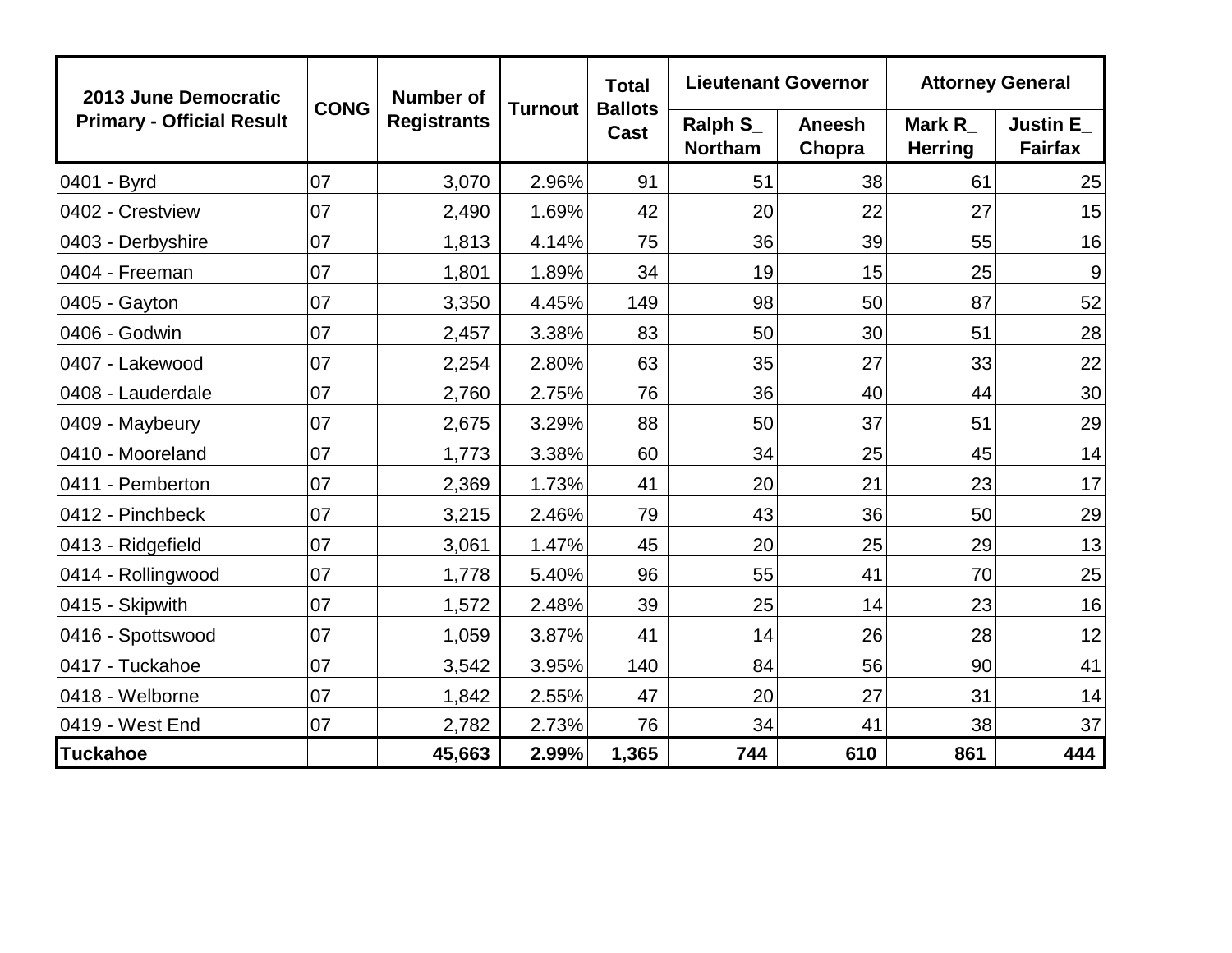|                                                          |             | <b>Number</b>         |                | <b>Total</b><br><b>Ballots</b><br>Cast | <b>Lieutenant Governor</b> |                         | <b>Attorney General</b>         |                                   |  |
|----------------------------------------------------------|-------------|-----------------------|----------------|----------------------------------------|----------------------------|-------------------------|---------------------------------|-----------------------------------|--|
| 2013 June Democratic<br><b>Primary - Official Result</b> | <b>CONG</b> | of<br>Registra<br>nts | <b>Turnout</b> |                                        | Ralph S_<br><b>Northam</b> | <b>Aneesh</b><br>Chopra | <b>Mark R</b><br><b>Herring</b> | <b>Justin E</b><br><b>Fairfax</b> |  |
| 0501 - Antioch                                           | 03          | 1,827                 | 1.75%          | 32                                     | 17                         | 14                      | 21                              | 10                                |  |
| 0502 - Cedar Fork                                        | 03          | 1,246                 | 4.65%          | 58                                     | 21                         | 36                      | 13                              | 44                                |  |
| 0503 - Chickahominy                                      | 03          | 2,334                 | 2.70%          | 63                                     | 14                         | 47                      | 22                              | 39                                |  |
| 0504 - Donahoe                                           | 03          | 1,704                 | 4.17%          | 71                                     | 25                         | 46                      | 27                              | 44                                |  |
| 0505 - Dorey                                             | 03          | 2,313                 | 3.76%          | 87                                     | 26                         | 59                      | 23                              | 63                                |  |
| 0506 - Eanes                                             | 03          | 2,366                 | 3.04%          | 72                                     | 30                         | 40                      | 31                              | 40                                |  |
| 0507 - Elko                                              | 03          | 694                   | 1.73%          | 12                                     | 8                          | 4                       | 5                               | $\overline{7}$                    |  |
| 0508 - Highland Springs                                  | 03          | 2,218                 | 3.70%          | 82                                     | 28                         | 53                      | 34                              | 48                                |  |
| 0509 - Laburnum                                          | 03          | 2,316                 | 3.07%          | 71                                     | 31                         | 38                      | 28                              | 42                                |  |
| 0510 - Mehfoud                                           | 03          | 1,910                 | 5.34%          | 102                                    | 32                         | 65                      | 25                              | 75                                |  |
| 0511 - Montrose                                          | 03          | 4,352                 | 4.50%          | 196                                    | 57                         | 129                     | 62                              | 127                               |  |
| 0512 - Nine Mile                                         | 03          | 1,268                 | 1.50%          | 19                                     | 11                         | 7                       | 13                              | 6                                 |  |
| 0513 - Pleasants                                         | 03          | 3,132                 | 5.08%          | 159                                    | 53                         | 105                     | 50                              | 108                               |  |
| 0514 - Rolfe                                             | 03          | 4,558                 | 6.34%          | 289                                    | 73                         | 205                     | 60                              | 224                               |  |
| 0515 - Sandston                                          | 03          | 2,089                 | 0.96%          | 20                                     | 9                          | 8                       | 13                              | 6                                 |  |
| 0516 - Sullivans                                         | 03          | 1,797                 | 5.12%          | 92                                     | 31                         | 61                      | 36                              | 56                                |  |
| 0517 - Town Hall                                         | 03          | 974                   | 2.98%          | 29                                     | 15                         | 14                      | 18                              | 11                                |  |
| 0518 - Whitlocks                                         | 03          | 1,937                 | 4.39%          | 85                                     | 24                         | 59                      | 35                              | 49                                |  |
| Varina                                                   |             | 39,035                | 3.94%          | 1,539                                  | 505                        | 990                     | 516                             | 999                               |  |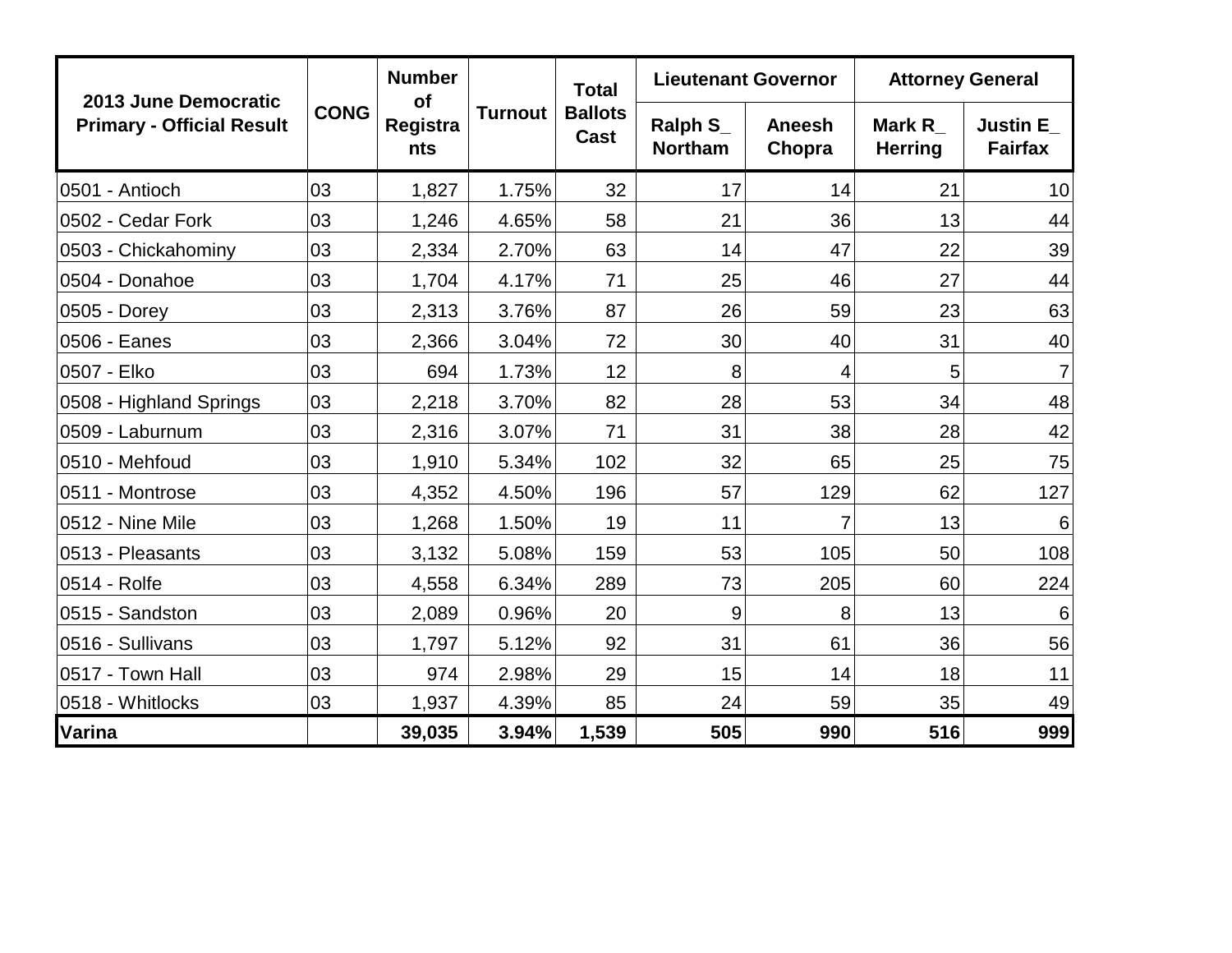| 2013 June Democratic<br><b>Primary - Official Result</b> | <b>CONG</b>    | <b>Number of</b><br><b>Registrants</b> | <b>Turnout</b> | <b>Total</b><br><b>Ballots</b><br>Cast | <b>Lieutenant Governor</b>       |                  | <b>Attorney General</b>         |                                   |  |
|----------------------------------------------------------|----------------|----------------------------------------|----------------|----------------------------------------|----------------------------------|------------------|---------------------------------|-----------------------------------|--|
|                                                          |                |                                        |                |                                        | <b>Ralph S</b><br><b>Northam</b> | Aneesh<br>Chopra | <b>Mark R</b><br><b>Herring</b> | <b>Justin E</b><br><b>Fairfax</b> |  |
| CAP 3rd                                                  | 3 <sup>1</sup> | <b>NA</b>                              | 'NA            | 126                                    | 51                               | 74 <sub>1</sub>  | 73                              | 48                                |  |
| CAP 7th                                                  | 7              | <b>NA</b>                              | <b>NA</b>      | 180                                    | 74                               | 101              | 108                             | 61                                |  |
| <b>Central Absentee</b>                                  |                |                                        | <b>NA</b>      | 306                                    | 125                              | 175              | 181                             | 109                               |  |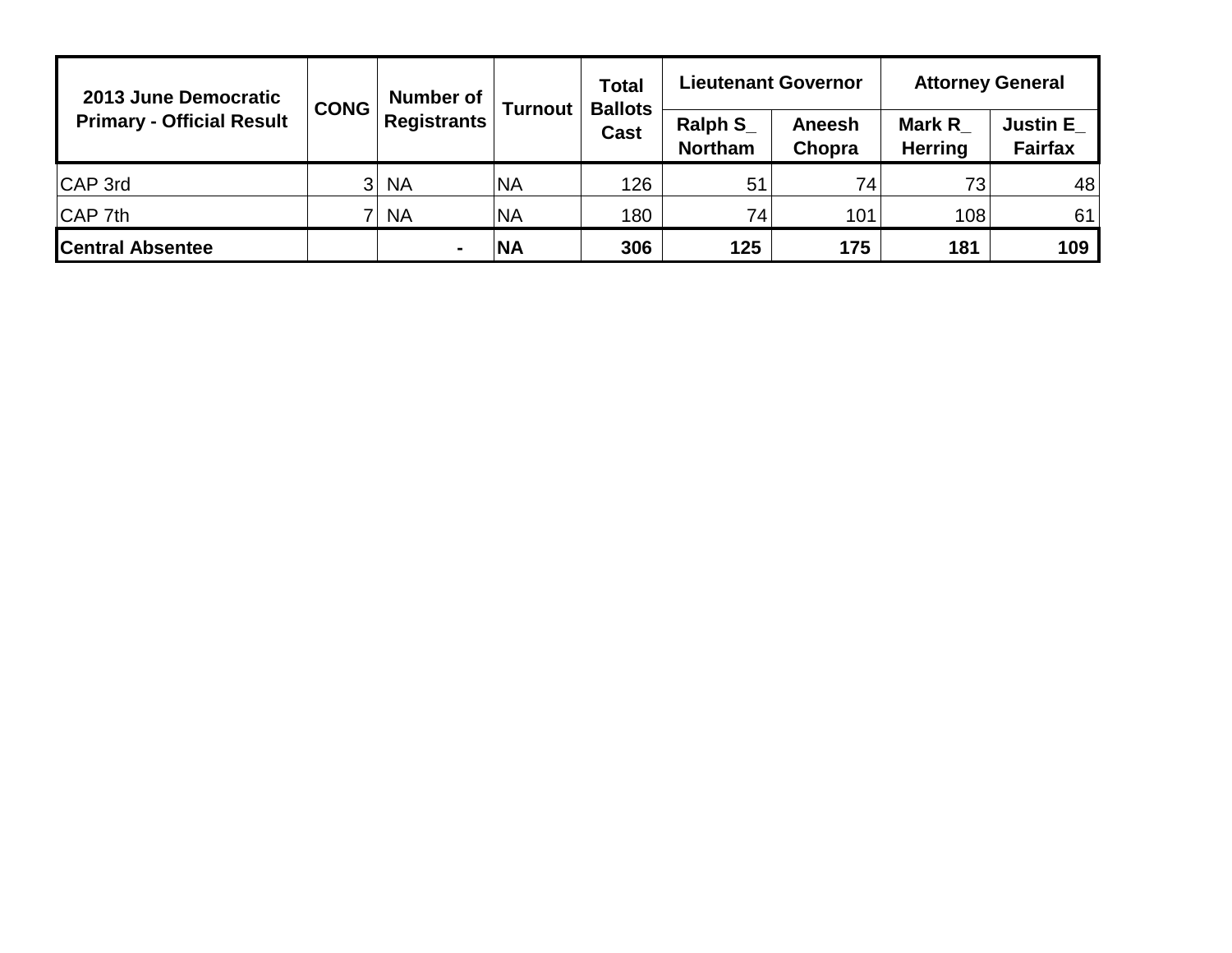| 2013 June Democratic<br><b>Primary - Official Result</b> | <b>CONG</b>    | <b>Number of</b><br><b>Registrants</b> | <b>Turnout</b> | <b>Total</b><br><b>Ballots</b><br>Cast |                                  | <b>Lieutenant Governor</b> | <b>Attorney General</b>         |                                   |  |
|----------------------------------------------------------|----------------|----------------------------------------|----------------|----------------------------------------|----------------------------------|----------------------------|---------------------------------|-----------------------------------|--|
|                                                          |                |                                        |                |                                        | <b>Ralph S</b><br><b>Northam</b> | Aneesh<br>Chopra           | <b>Mark R</b><br><b>Herring</b> | <b>Justin E</b><br><b>Fairfax</b> |  |
| Provisional 3rd                                          | 3 <sup>1</sup> | <b>NA</b>                              | <b>NA</b>      |                                        |                                  | O                          |                                 | 0                                 |  |
| Provisional 7th                                          |                | <b>NA</b>                              | <b>NA</b>      | ⌒                                      |                                  |                            |                                 |                                   |  |
| <b>IProvisional</b>                                      |                |                                        | <b>NA</b>      | 3                                      | $\mathbf 2$                      |                            | $\mathbf{2}$                    |                                   |  |